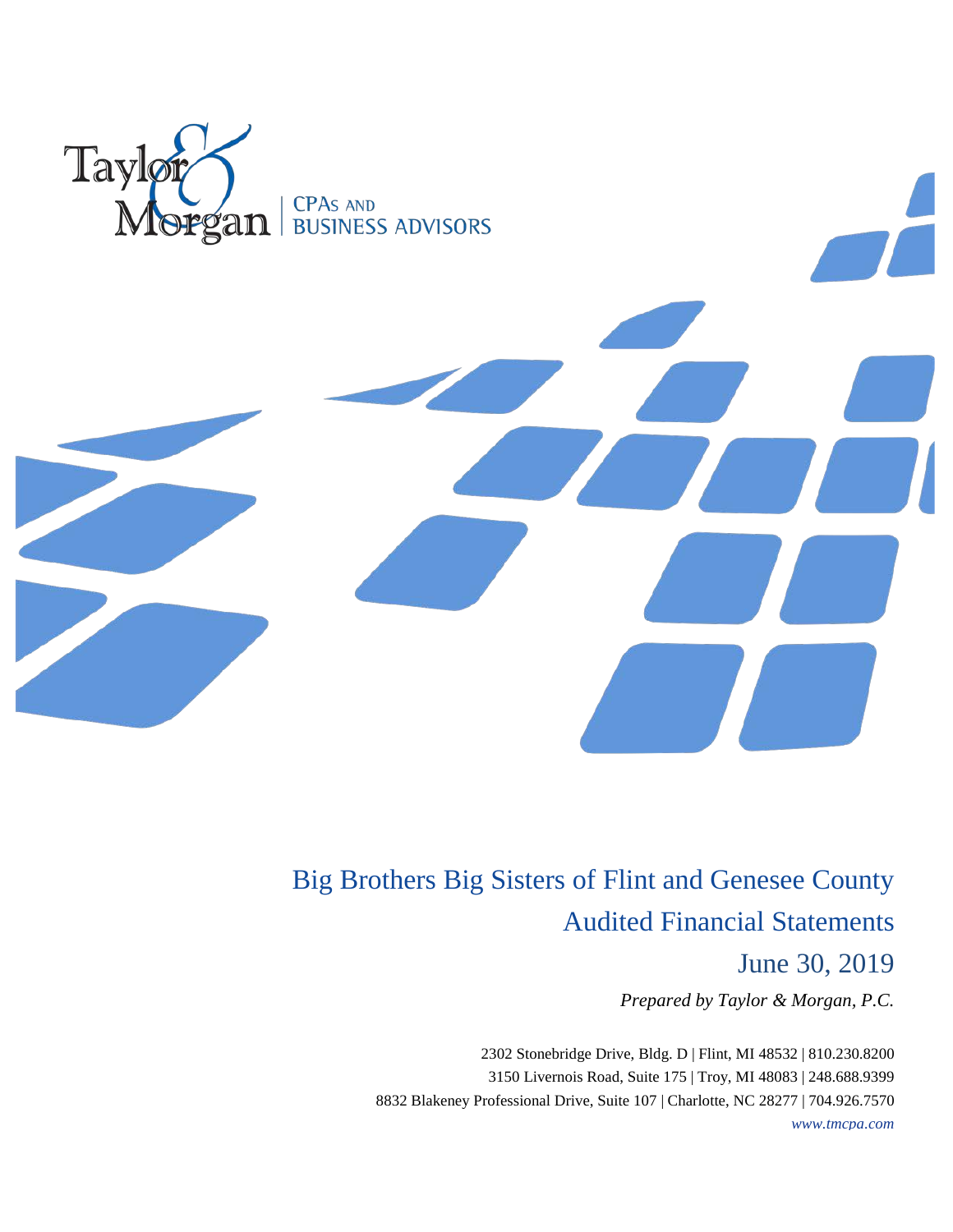# Big Brothers Big Sisters of Flint and Genesee County Table of Contents

|                                          | Page     |
|------------------------------------------|----------|
| Independent Auditor's Report             | $1 - 2$  |
| <b>Financial Statements</b>              |          |
| <b>Statements of Financial Position</b>  | 3        |
| <b>Statements of Activities</b>          | 4        |
| <b>Statements of Functional Expenses</b> | $5-6$    |
| <b>Statements of Cash Flows</b>          | 7        |
| Notes to Financial Statements            | $8 - 15$ |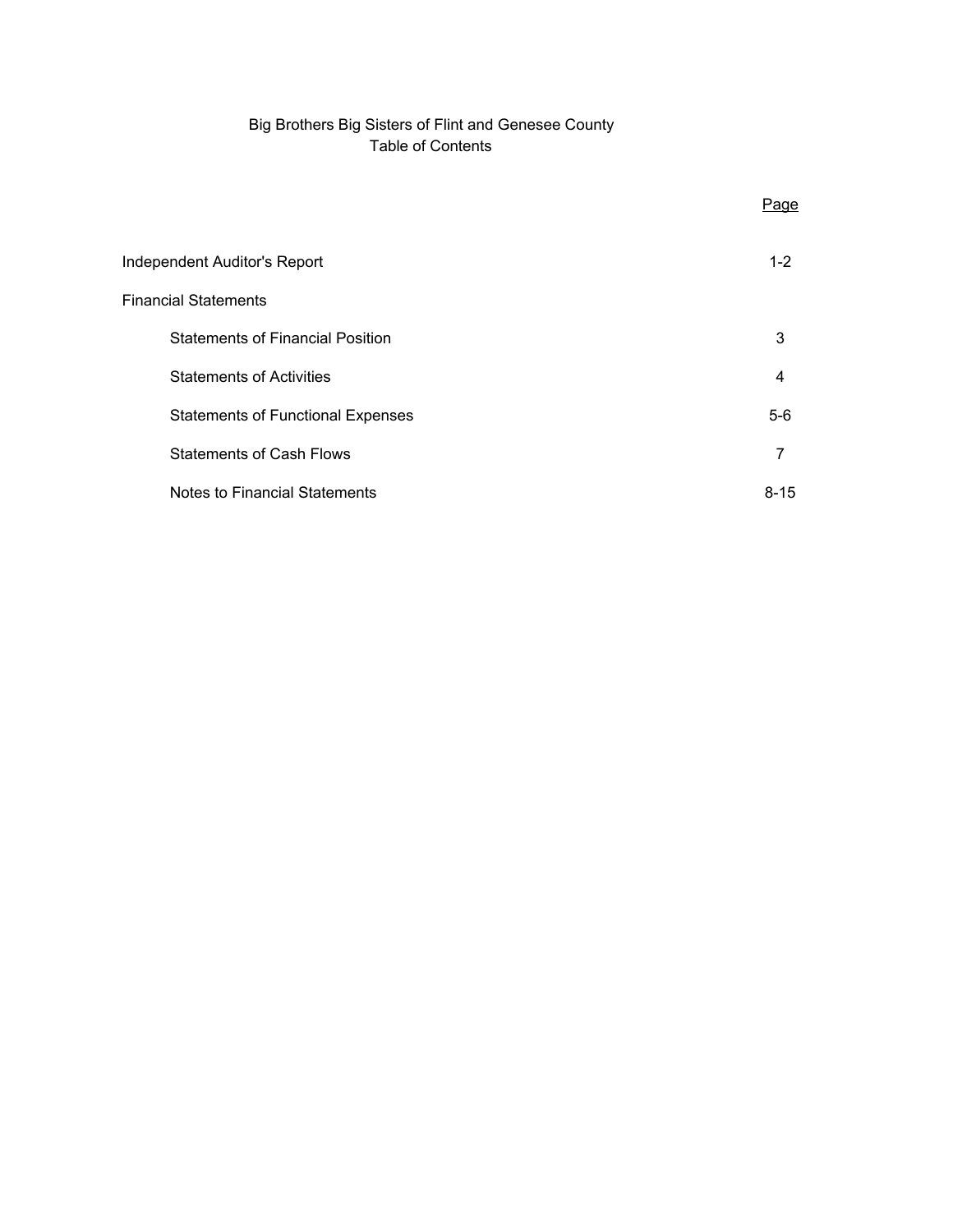

# INDEPENDENT AUDITOR'S REPORT

October 29, 2019

Board of Directors Big Brothers Big Sisters of Flint and Genesee County

# **Report on the Financial Statements**

We have audited the accompanying financial statements of Big Brothers Big Sisters of Flint and Genesee County (a nonprofit organization), which comprise the statement of financial position as of June 30, 2019, and the related statements of activities and cash flows for the year then ended, and the related notes to the financial statements.

## **Management's Responsibility for the Financial Statements**

Management is responsible for the preparation and fair presentation of these financial statements in accordance with accounting principles generally accepted in the United States of America; this includes the design, implementation, and maintenance of internal control relevant to the preparation and fair presentation of financial statements that are free from material misstatement, whether due to fraud or error.

## **Auditor's Responsibility**

Our responsibility is to express an opinion on these financial statements based on our audit. We conducted our audit in accordance with auditing standards generally accepted in the United States of America. Those standards require that we plan and perform the audit to obtain reasonable assurance about whether the financial statements are free of material misstatement.

An audit involves performing procedures to obtain audit evidence about the amounts and disclosures in the financial statements. The procedures selected depend on the auditor's judgment, including the assessment of the risks of material misstatement of the financial statements, whether due to fraud or error. In making those risk assessments, the auditor considers internal control relevant to the entity's preparation and fair presentation of the financial statements in order to design audit procedures that are appropriate in the circumstances, but not for the purpose of expressing an opinion on the effectiveness of the entity's internal control. Accordingly, we express no such opinion. An audit also includes evaluating the appropriateness of accounting policies used and the reasonableness of significant accounting estimates made by management, as well as evaluating the overall presentation of the financial statements.

We believe that the audit evidence we have obtained is sufficient and appropriate to provide a basis for our audit opinion.

## **Opinion**

In our opinion, the financial statements referred to above present fairly, in all material respects, the financial position of Big Brothers Big Sisters of Flint and Genesee County as of June 30, 2019, and the changes in its net assets and its cash flows for the year then ended in conformity with accounting principles generally accepted in the United States of America.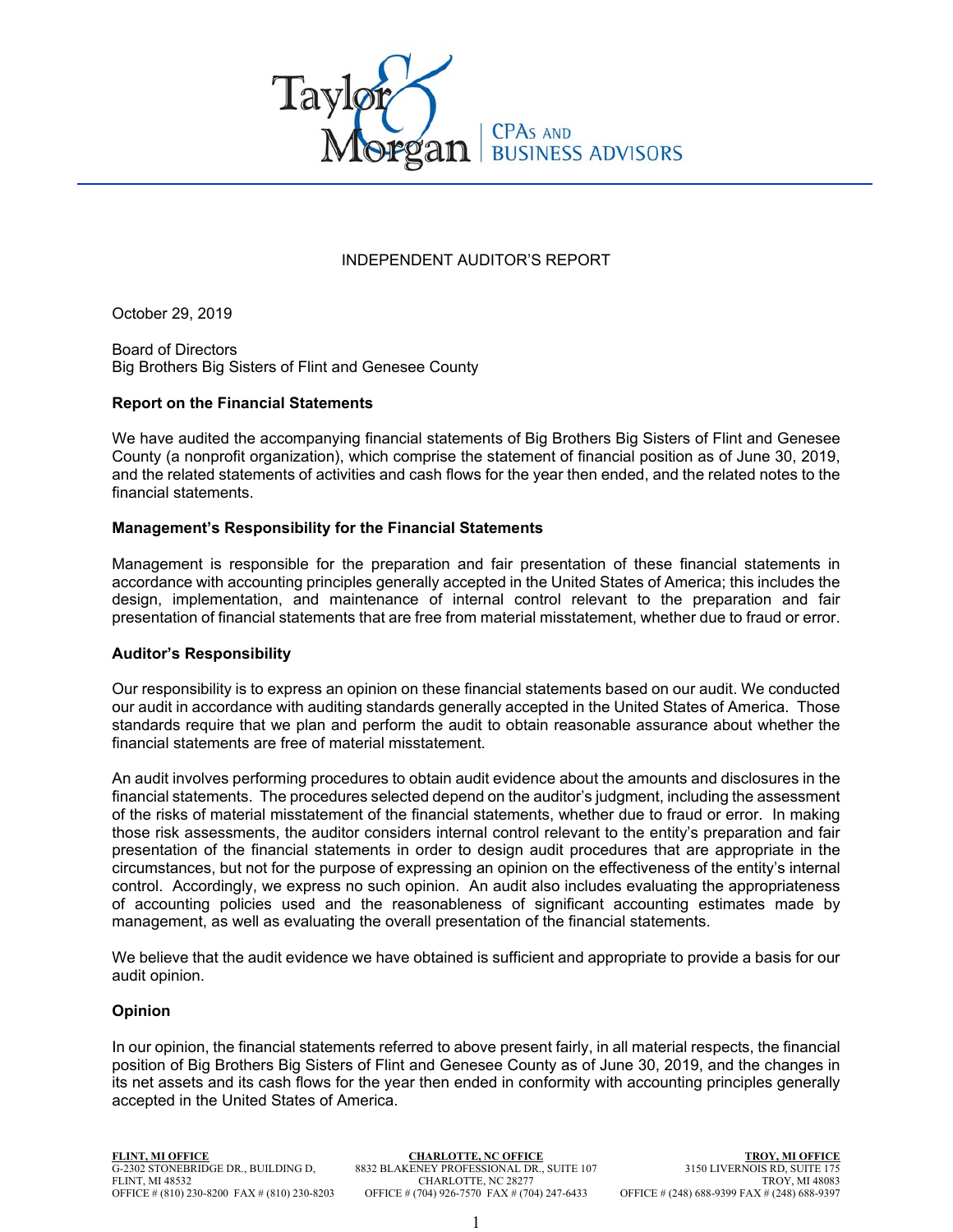# **Report on Summarized Comparative Information**

We have previously audited Big Brothers Big Sisters of Flint and Genesee County's June 30, 2018 financial statements, and we expressed an unmodified opinion on those audited financial statements in our report dated November 12, 2018. In our opinion, the summarized comparative information presented herein as of and for the year ended June 30, 2018, is consistent, in all material respects, with the audited financial statements from which it has been derived.

## **Emphasis of Matter-Change in Accounting Principle**

As described in Note 1: Financial Statement Presentation, the Agency adopted Accounting Standards Update (ASU) 2016-14, Presentation of Financial Statements of Not-for-Profit Entities. Our opinion is not modified with respect to that matter.

*Taylor & Morgan, P.C.* 

Taylor & Morgan, P.C. Certified Public Accountants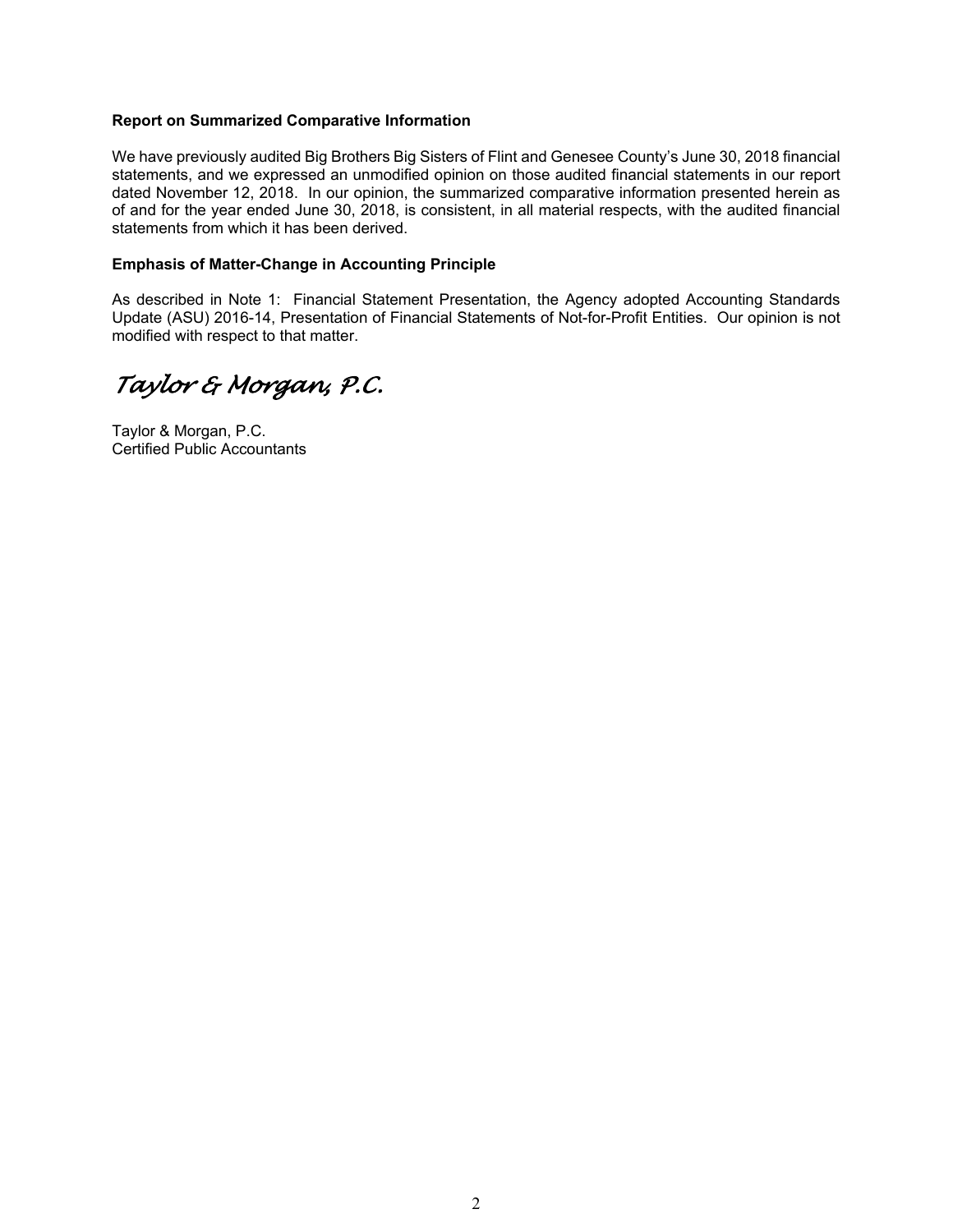# Big Brothers Big Sisters of Flint and Genesee County Statements of Financial Position June 30, 2019 With Summarized information for June 30, 2018

| <b>ASSETS</b>                                                                                                                                                                    | 2019                                                   | 2018                                                          |
|----------------------------------------------------------------------------------------------------------------------------------------------------------------------------------|--------------------------------------------------------|---------------------------------------------------------------|
| Cash and equivalents<br>Investment in Principal Financial Group<br>Long-term investments<br>Grants receivable<br>Other receivables<br>Prepaid expenses<br>Property and equipment | \$<br>270,408<br>455,476<br>27,991<br>26,024<br>10,118 | \$<br>390,983<br>9,888<br>451,088<br>5,966<br>7,867<br>12,991 |
| net of depreciation                                                                                                                                                              | 11,046                                                 | 8,858                                                         |
| <b>Total assets</b>                                                                                                                                                              | \$<br>801,063                                          | \$<br>887,641                                                 |
| <b>LIABILITIES</b>                                                                                                                                                               |                                                        |                                                               |
| Accounts payable<br>Accrued payroll and related liabilities                                                                                                                      | \$<br>15,711<br>8,142                                  | \$<br>2,136<br>7,028                                          |
| <b>Total liabilities</b>                                                                                                                                                         | 23,853                                                 | 9,164                                                         |
| <b>NET ASSETS</b>                                                                                                                                                                |                                                        |                                                               |
| Without donor restrictions:<br>Designated for long-term investment<br>Undesignated<br>With donor restrictions                                                                    | 461,010<br>290,109<br>26,091                           | 457,602<br>403,375<br>17,500                                  |
| Total net assets                                                                                                                                                                 | 777,210                                                | 878,477                                                       |
| Total liabilities and net assets                                                                                                                                                 | \$<br>801,063                                          | \$<br>887,641                                                 |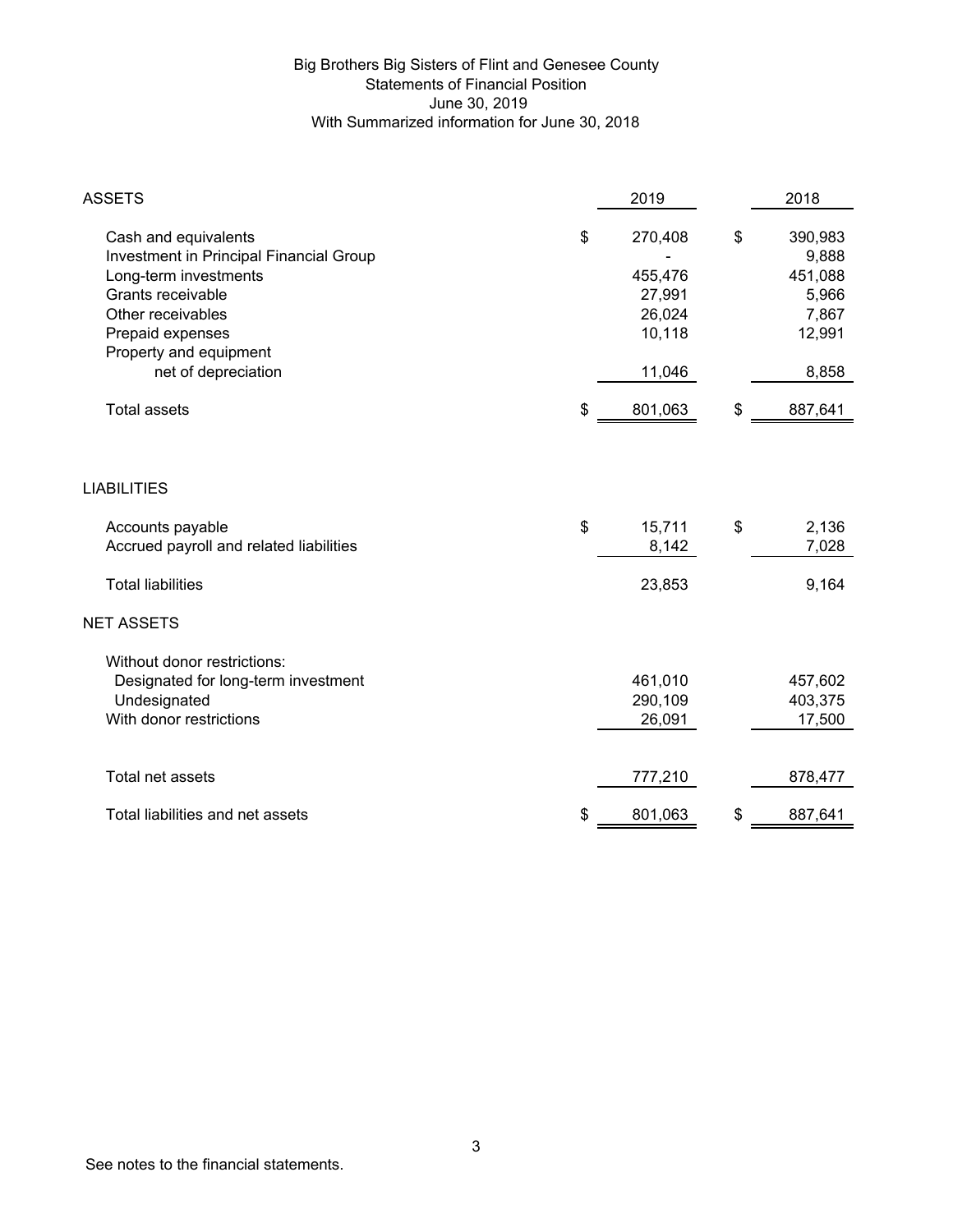# Big Brothers Big Sisters of Flint and Genesee County Statements of Activities For the Year Ended June 30, 2019 With Summarized Information for the Year Ended June 30, 2018

|                                                | Without Donor<br>Restrictions | <b>With Donor</b><br>Restrictions | Total<br>2019  | Total<br>2018 |
|------------------------------------------------|-------------------------------|-----------------------------------|----------------|---------------|
| Operating activities                           |                               |                                   |                |               |
| Revenues and other support                     |                               |                                   |                |               |
| Grant income                                   |                               |                                   |                |               |
| <b>Ruth Mott Foundation</b>                    | \$                            | 75,000                            | 75,000<br>-\$  | 70,000        |
| <b>BBBS</b> of America                         |                               | 18,225                            | 18,225         |               |
| <b>Bishop</b>                                  |                               | 20,000                            | 20,000         |               |
| CFGF-100 M/B-PLAAY Grant                       |                               | 12,293                            | 12,293         |               |
| State of Michigan-My Brother's Keeper          |                               |                                   |                | 14,907        |
| <b>Community Foundation-My Sister's Keeper</b> |                               |                                   |                | 15,000        |
| <b>CDBG</b>                                    |                               | 40,000                            | 40,000         | 35,000        |
| <b>Flint Recast</b>                            |                               | 5,000                             | 5,000          | 30,000        |
| United Way-BEST Project                        |                               |                                   | $\blacksquare$ | 7,000         |
| United way                                     |                               | 64,000                            | 64,000         | 77,400        |
| Contributions and sponsorships                 | 85,017                        | 7,000                             | 92,017         | 82,349        |
| Fundraising activities:                        |                               |                                   |                |               |
| Bowling challenge                              | 140,626                       | $\overline{\phantom{a}}$          | 140,626        | 169,428       |
| <b>Agency Golf</b>                             | 58,627                        |                                   | 58,627         | 62,196        |
| Other                                          | 81,491                        |                                   | 81,491         | 67,132        |
| Miscellaneous income                           | 12,510                        |                                   | 12,510         | 9,043         |
| Interest and dividends                         | 7,297                         |                                   | 7,297          | 7,384         |
| Gains (losses) on assets                       |                               |                                   |                | (650)         |
| Net assets released from restrictions          | 232,927                       | (232, 927)                        |                |               |
| Total revenues and other support               | 618,495                       | 8,591                             | 627,086        | 646,189       |
| <b>Expenses</b>                                |                               |                                   |                |               |
| Program services                               | 522,768                       |                                   | 522,768        | 544,533       |
| Support services                               |                               |                                   |                |               |
| Fundraising                                    | 108,666                       |                                   | 108,666        | 145,468       |
| Management and general                         | 94,365                        |                                   | 94,365         | 87,078        |
| <b>Total expenses</b>                          | 725,799                       |                                   | 725,799        | 777,079       |
| Change in net assets from operations           | (107, 304)                    | 8,591                             | (98, 713)      | (130, 890)    |
| Nonoperating activities                        |                               |                                   |                |               |
| Investment return, net                         | (2, 554)                      |                                   | (2, 554)       | 35,817        |
| Total nonoperating activities                  | (2, 554)                      |                                   | (2, 554)       | 35,817        |
| Change in net assets                           | (109, 858)                    | 8,591                             | (101, 267)     | (95,073)      |
| Net assets, beginning of year                  | 860,977                       | 17,500                            | 878,477        | 973,550       |
| Net assets, end of year                        | \$<br>751,119 \$              | $26,091$ \$                       | 777,210 \$     | 878,477       |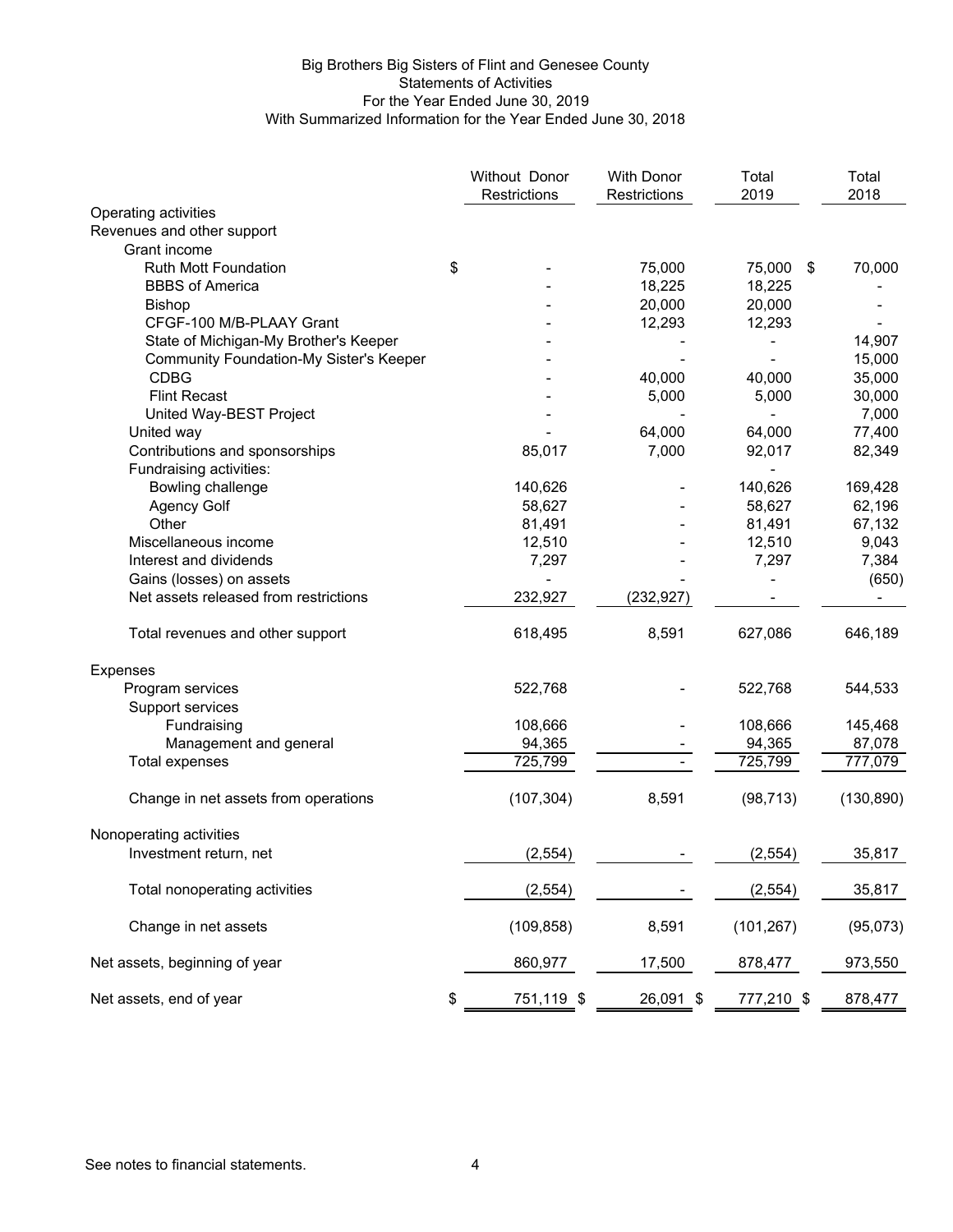# Big Brothers Big Sisters of Flint and Genesee County Statement of Functional Expenses For the Year Ended June 30, 2019

|                                                 | Program Services                        |                 | <b>Support Services</b>      |                              |                          |
|-------------------------------------------------|-----------------------------------------|-----------------|------------------------------|------------------------------|--------------------------|
|                                                 | <b>Providing Mentors</b><br>to Children | Fundraising     | Management<br>and<br>General | Total<br>Support<br>Services | Total<br><b>Expenses</b> |
| Salaries and wages<br>Fringe benefits and taxes | \$<br>324,991<br>63,193                 | 41,346<br>2,940 | 41,676 \$<br>4,557           | 83,022 \$<br>7,497           | 408,013<br>70,690        |
| Total salaries and related expenses             | 388,184                                 | 44,286          | 46,233                       | 90,519                       | 478,703                  |
| Advertising                                     | 1,659                                   | 5,970           |                              | 5,970                        | 7,629                    |
| Occupancy                                       | 46,200                                  | 12,756          |                              | 12,756                       | 58,956                   |
| Leased equipment                                | 4,556                                   |                 |                              |                              | 4,556                    |
| Supplies                                        | 6,264                                   | 35,181          |                              | 35,181                       | 41,445                   |
| Postage                                         | 2,748                                   | 675             |                              | 675                          | 3,423                    |
| Printing                                        | 2,035                                   | 3,094           |                              | 3,094                        | 5,129                    |
| Dues and fees                                   |                                         | 85              | 22,050                       | 22,135                       | 22,135                   |
| Telephone and internet                          | 10,304                                  |                 |                              |                              | 10,304                   |
| Travel and mileage                              | 4,659                                   | 35              |                              | 35                           | 4,694                    |
| Legal checks                                    | 989                                     |                 |                              |                              | 989                      |
| <b>Professional services</b>                    |                                         |                 | 22,815                       | 22,815                       | 22,815                   |
| Maintenance and repairs                         | 515                                     |                 |                              |                              | 515                      |
| Insurance                                       | 28,878                                  | 762             |                              | 762                          | 29,640                   |
| Miscellaneous                                   |                                         | 2,520           | 3,267                        | 5,787                        | 5,787                    |
| Activities                                      | 18,029                                  | 2,835           |                              | 2,835                        | 20,864                   |
| Board training and staff development            | 3,254                                   |                 |                              |                              | 3,254                    |
| Meetings and conferences                        | 1,546                                   | 467             |                              | 467                          | 2,013                    |
| Depreciation                                    | 2,948                                   |                 |                              |                              | 2,948                    |
| <b>Total Expenses</b>                           | 522,768<br>\$                           | 108,666<br>-\$  | 94,365<br>\$                 | 203,031<br>\$                | 725,799<br>\$            |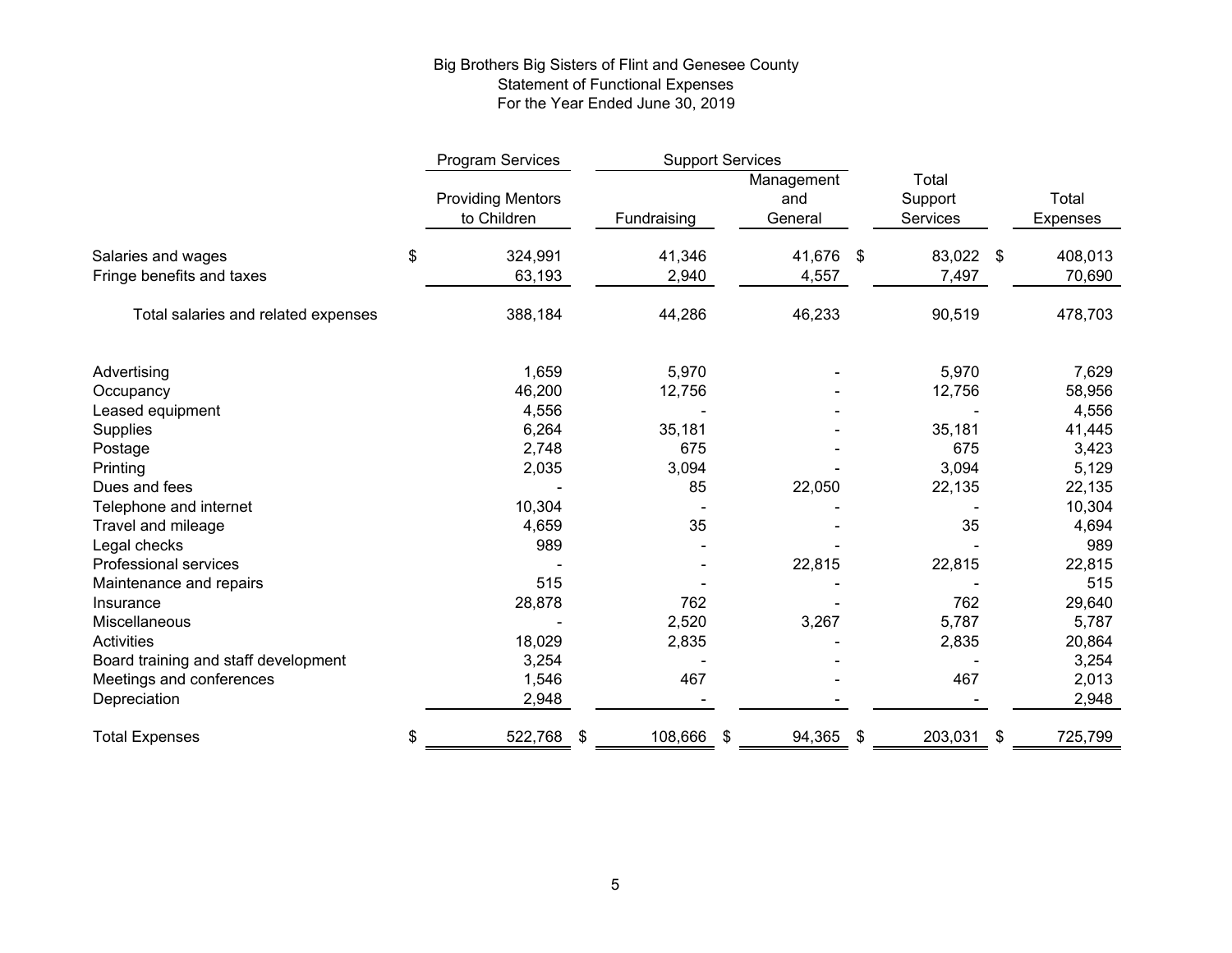# Big Brothers Big Sisters of Flint and Genesee County Statement of Functional Expenses For the Year Ended June 30, 2018

|                                      | Program Services                        | <b>Support Services</b> |    |                              |                              |    |                          |
|--------------------------------------|-----------------------------------------|-------------------------|----|------------------------------|------------------------------|----|--------------------------|
|                                      | <b>Providing Mentors</b><br>to Children | Fundraising             |    | Management<br>and<br>General | Total<br>Support<br>Services |    | Total<br><b>Expenses</b> |
| Salaries and wages                   | \$<br>317,817                           | \$<br>65,474            | \$ | 48,384 \$                    | 113,858 \$                   |    | 431,675                  |
| Fringe benefits and taxes            | 51,991                                  | 5,604                   |    | 4,317                        | 9,921                        |    | 61,912                   |
| Total salaries and related expenses  | 369,808                                 | 71,078                  |    | 52,701                       | 123,779                      |    | 493,587                  |
| <b>Contractual services</b>          | 3,334                                   |                         |    | 5,669                        | 5,669                        |    | 9,003                    |
| Advertising                          | 1,155                                   | 10,015                  |    |                              | 10,015                       |    | 11,170                   |
| Occupancy                            | 41,354                                  | 16,625                  |    |                              | 16,625                       |    | 57,979                   |
| Leased equipment                     | 4,949                                   |                         |    |                              |                              |    | 4,949                    |
| Supplies                             | 7,927                                   | 39,852                  |    |                              | 39,852                       |    | 47,779                   |
| Postage                              | 2,860                                   | 495                     |    |                              | 495                          |    | 3,355                    |
| Printing                             | 1,741                                   | 3,339                   |    |                              | 3,339                        |    | 5,080                    |
| Dues and fees                        |                                         | 100                     |    | 18,442                       | 18,542                       |    | 18,542                   |
| Telephone and internet               | 9,600                                   |                         |    |                              |                              |    | 9,600                    |
| Travel and mileage                   | 4,420                                   | 115                     |    |                              | 115                          |    | 4,535                    |
| Legal checks                         | 2,905                                   |                         |    |                              |                              |    | 2,905                    |
| Professional services                |                                         |                         |    | 10,266                       | 10,266                       |    | 10,266                   |
| Maintenance and repairs              | 1,162                                   |                         |    |                              |                              |    | 1,162                    |
| Insurance                            | 26,574                                  |                         |    |                              |                              |    | 26,574                   |
| Miscellaneous                        |                                         | 3,398                   |    |                              | 3,398                        |    | 3,398                    |
| Activities                           | 24,761                                  |                         |    |                              |                              |    | 24,761                   |
| Board training and staff development | 12,329                                  |                         |    |                              |                              |    | 12,329                   |
| Meetings and conferences             | 4,485                                   | 451                     |    |                              | 451                          |    | 4,936                    |
| <b>Unified Sisters</b>               | 21,926                                  |                         |    |                              |                              |    | 21,926                   |
| Depreciation                         | 3,243                                   |                         |    |                              |                              |    | 3,243                    |
| <b>Total Expenses</b>                | \$<br>544,533                           | \$<br>145,468 \$        |    | 87,078                       | \$<br>232,546                | \$ | 777,079                  |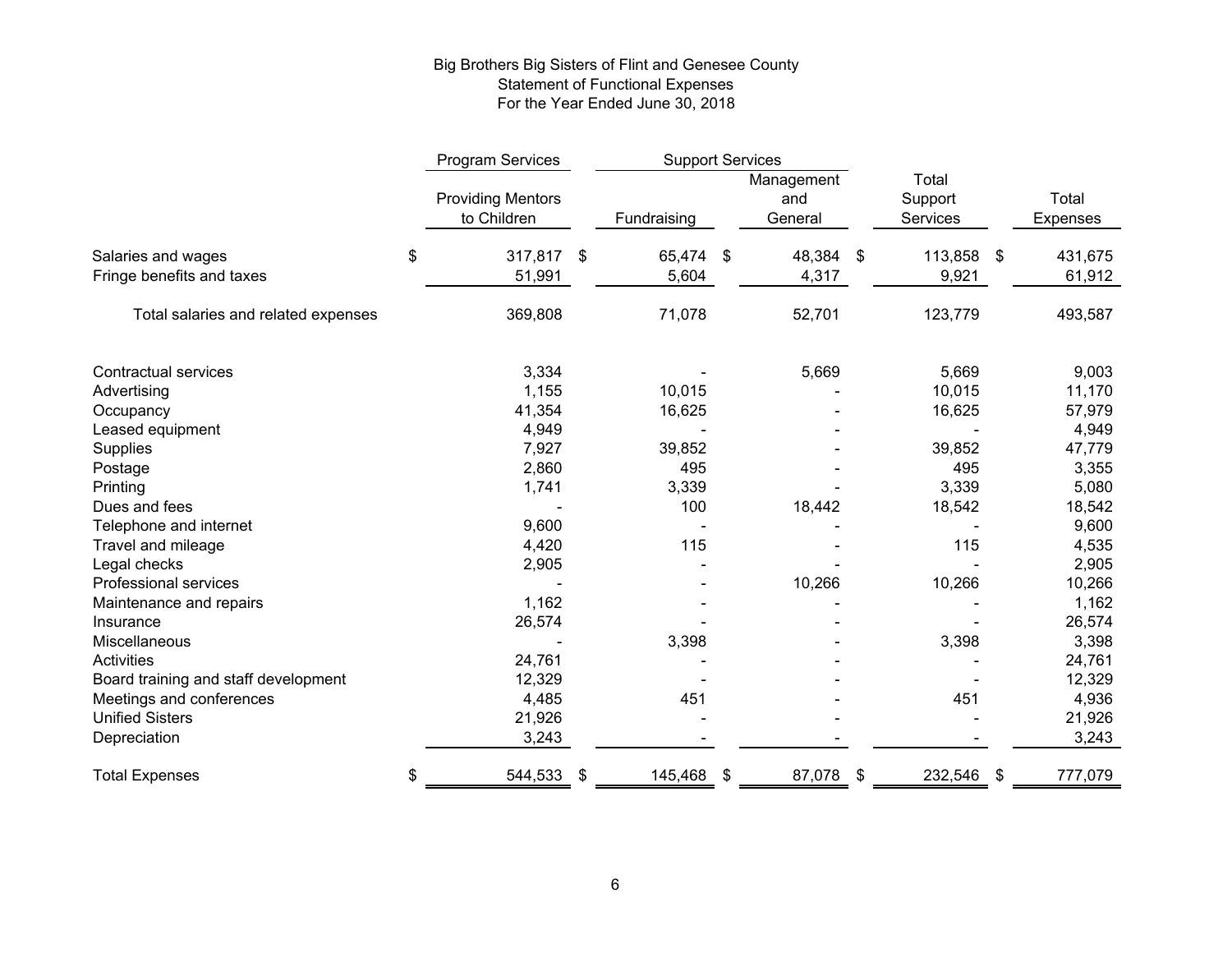# Big Brothers Big Sisters of Flint and Genesee County Statements of Cash Flows For the Year Ended June 30, 2019 With Summarized Information for the Year Ended June 30, 2018

|                                                                           | 2019             | 2018           |
|---------------------------------------------------------------------------|------------------|----------------|
| CASH FLOWS FROM OPERATING ACTIVITIES<br>Increase/(decrease) in net assets | \$<br>(101, 267) | \$<br>(95,073) |
| Adjustments to reconcile increase in net                                  |                  |                |
| assets to net cash provided by operating                                  |                  |                |
| activities:                                                               |                  |                |
| Depreciation                                                              | 2,948            | 3,243          |
| Investment Income                                                         | (7, 297)         | (7, 384)       |
| (Gains)/losses on investments                                             | 2,554            | (35, 817)      |
| (Gains)/losses on asset disposal                                          |                  | 650            |
| (Increase)/decrease in:                                                   |                  |                |
| Due from grantors/contributors                                            | (40, 182)        | 33,488         |
| Pre-paid expenses                                                         | 2,873            | 4,113          |
| Increase/(decrease) in:                                                   |                  |                |
| Accounts payable                                                          | 13,575           | (3, 565)       |
| Accrued payroll                                                           | 1,114            | (1,035)        |
| Net cash provided by/(used) by operating activities                       | (125, 682)       | (101, 380)     |
| CASH FLOWS FROM INVESTING ACTIVITIES                                      |                  |                |
| Purchase of capital assets                                                | (5, 137)         |                |
| Sales of investments                                                      | 210,607          | 55,369         |
| Purchase of investments                                                   | (200, 363)       | (69, 638)      |
| Net cash provided by/(used) by investing activities                       | 5,107            | (14, 269)      |
| Net increase/(decrease) in cash                                           | (120, 575)       | (115, 649)     |
| Beginning cash                                                            | 390,983          | 506,632        |
| Ending cash                                                               | \$<br>270,408    | 390,983        |
| SUPPLEMENTAL DISCLOSURES<br>Interest paid                                 | \$               | \$             |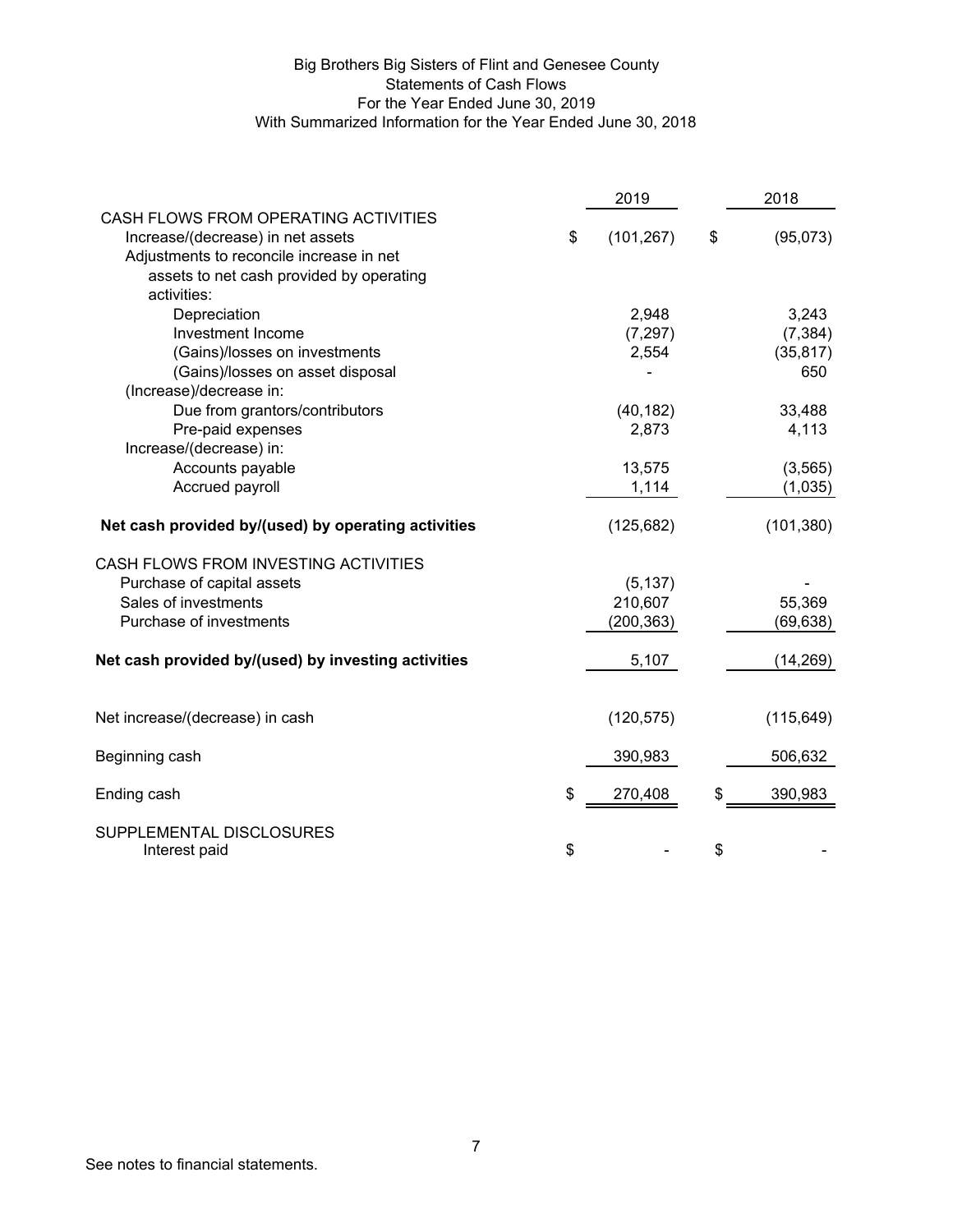## **Note 1 - Description of the Organization and Summary of Significant Accounting Policies**

#### **Description of the Organization:**

Big Brothers Big Sisters of Flint and Genesee County ("the Agency") is a Michigan nonprofit organization providing services for children and their families by adult volunteers, primarily on a one-to-one basis, under the supervision of professional staff. The children accepted into the program are those whose needs exceed the support and nurturing available from their families, schools, churches or neighborhood organizations.

## **Basis of Presentation:**

The financial statements of the Agency have been prepared in accordance with U.S. generally accepted accounting principles ("US GAAP"), which require the Agency to report information regarding its financial position and activities according to the following net asset classifications:

**Net assets without donor restrictions:** Net assets that are not subject to donor-imposed restrictions and may be expended for any purpose in performing the primary objectives of the organization. These net assets may be used at the discretion of the Agency's management and the board of directors.

**Net assets with donor restrictions:** Net assets subject to stipulations imposed by donors and grantors. Some donor restrictions are temporary in nature; those restrictions will be met by actions of the Agency or by the passage of time. Other donor restrictions are perpetual in nature, where by the donor has stipulated the funds be maintained in perpetuity.

Donor restricted contributions are reported as increases in net assets with donor restrictions. When a restriction expires, net assets are reclassified from net assets with donor restrictions to net assets without donor restrictions in the statement of activities.

#### **Measure of Operations:**

The statement of activities reports all changes in net assets, including changes in net assets from operating and nonoperating activities. Operating activities consist of those items attributable to the Agency's ongoing services for children and their families and interest and dividends earned on investments. Nonoperating activities are limited to resources that generate return from investments and other activities considered to be of a more unusual or nonrecurring nature.

#### **Cash and Cash Equivalents:**

The Agency's cash consists of cash on deposit with financial institutions. Cash equivalents represent money market funds or short-term investments with original maturities of 90 days or less from the date of purchase. Cash equivalents designated for long-term investment have been segregated from cash and are listed as investments on the statement of financial position.

#### **Concentrations of credit risk:**

Financial instruments that potentially subject the Agency to concentrations of credit risk consist principally of cash and cash equivalents and investments. The Agency maintains its cash and cash equivalents in various bank accounts that, at times, may exceed federally insured limits. The Agency's cash and cash equivalent accounts have been placed with high credit quality financial institutions. The Agency has not experienced, nor does it anticipate, any losses with respect to such accounts.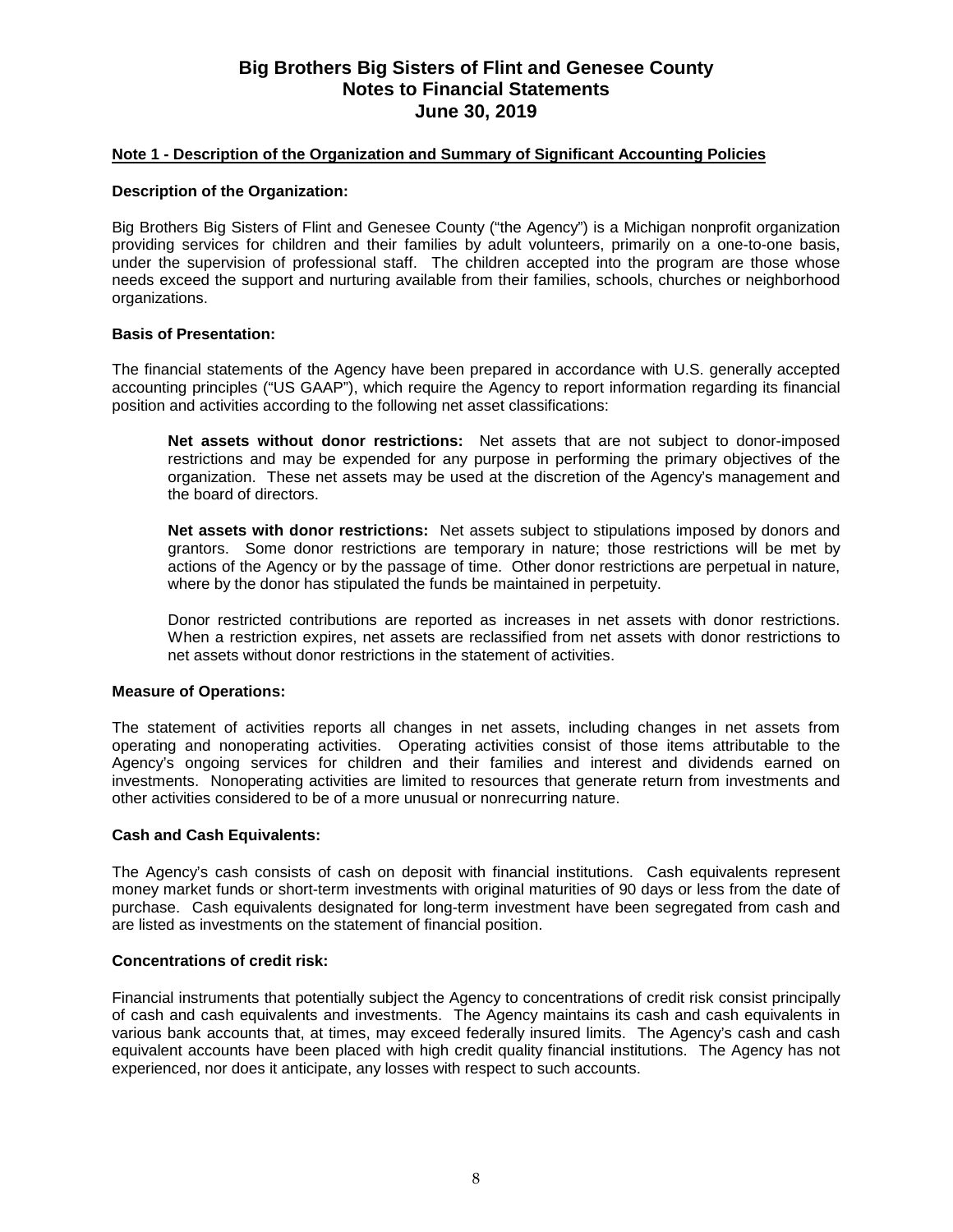# **Note 1 - Description of the Organization and Summary of Significant Accounting Policies- (continued)**

#### **Grants Receivable:**

Reimbursement for grant related expenditures that are expected to be collected within one year are recorded at net realizable value. Grants receivable for the years ended June 30, 2019 and 2018, was \$27,991 and \$5,966, respectively.

#### **Other Receivables:**

Other receivables consist of unconditional promises to give that are expected to be collected within one year and are recorded at net realizable value. Conditional promises to give are not included as support until the conditions are met. Other receivables for the years ended June 30, 2019 and 2018, were \$26,024 and \$7,867, respectively.

#### **Property and Equipment, Net:**

Property, equipment and leasehold improvements are stated at cost at the date of purchase or, for donated assets, at fair value at the date of donation, less accumulated depreciation. Assets with a cost exceeding \$500 are generally capitalized. Depreciation is calculated using the straight-line method over the respective useful lives of the assets or the lease term. The Agency's management periodically evaluates whether events or circumstances have occurred indicating that the carrying amount of long-lived assets may not be recovered.

#### **Fair Value Measurements:**

Fair value is defined as the price that would be received to sell an asset in the principal or most advantageous market for the asset in an orderly transaction between market participants on the measurement date. Fair value should be based on the assumptions market participants would use when pricing an asset. US GAAP establishes a fair value hierarchy that prioritizes investments based on these assumptions. The fair value hierarchy gives the highest priority to quoted prices in active markets (observable inputs) and the lowest priority to an entity's assumptions (unobservable inputs). The Agency groups its assets at fair value in three levels, based on the markets in which the assets and liabilities are traded and the reliability of the assumptions used to determine fair value. These levels are:

Level 1: Unadjusted quoted market prices for identical assets or liabilities in active markets as of the measurement date.

Level 2: Other observable inputs, either directly or indirectly, including:

- Quoted prices for similar assets/liabilities in active markets;
- Quoted process for identical or similar assets in non-active markets;<br>• Inputs other than quoted process that are observable for
- Inputs other than quoted process that are observable for the asset/liability; and,
- Inputs that are derived principally from or corroborated by other observable market data.
- Level 3: Unobservable inputs that cannot be corroborated by observable market data.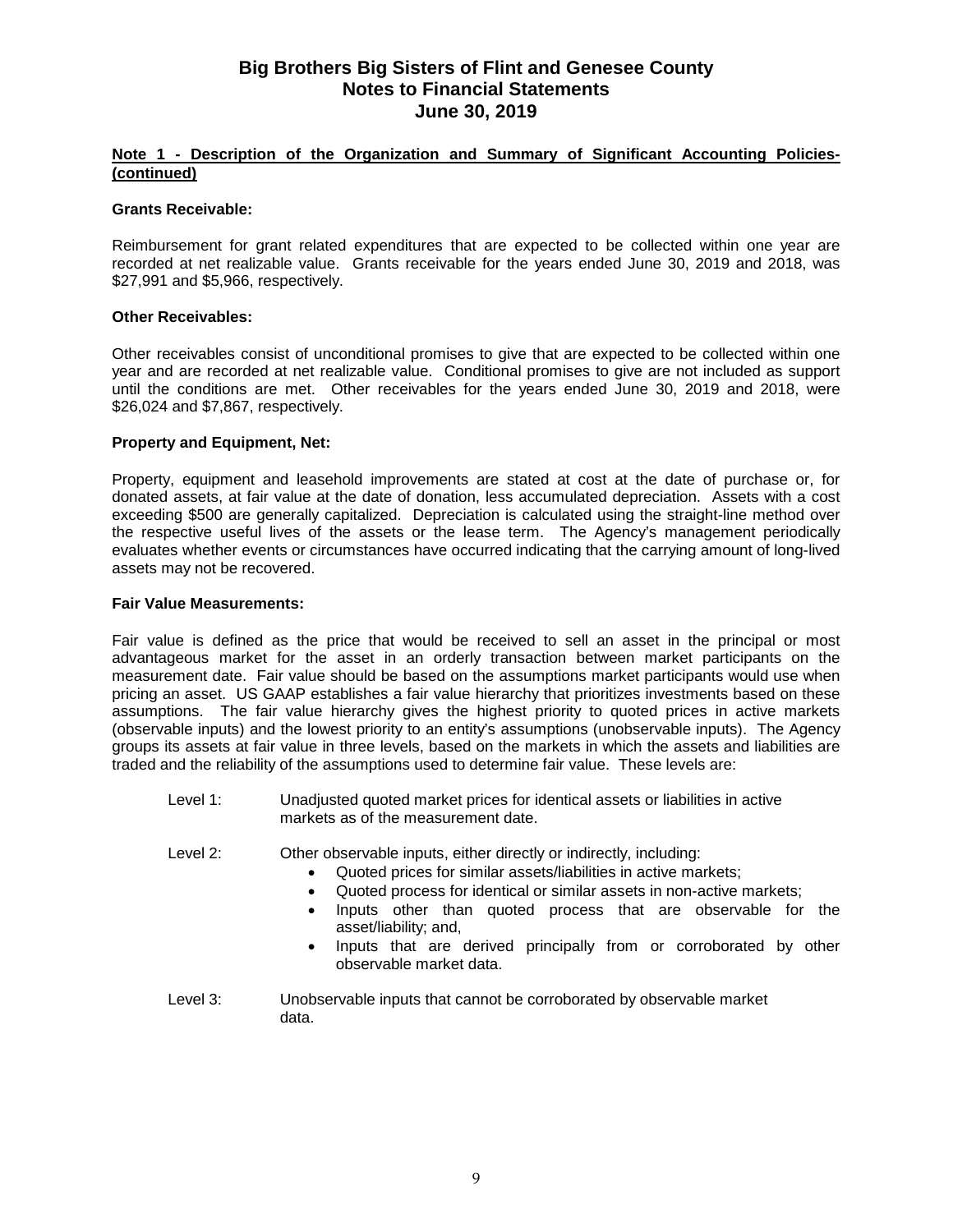# **Note 1 - Description of the Organization and Summary of Significant Accounting Policies- (continued)**

#### **Investments:**

Investments are reported at cost, if purchased, or at fair value, if donated. Thereafter, investments are reported at their fair values in the statements of financial position, and changes in fair value are reported as investment return in the statement of activities.

Purchases and sales of securities are reflected on a trade-date basis. Gains and losses on sales of securities are based on average cost and are recorded in the statement of activities in the period in which the securities are sold. Interest is recorded when earned. Dividends are accrued as of the ex-dividend date.

#### **Grant and Contributions:**

Grants and contributions received are recorded as net assets without donor restrictions or net assets with donor restrictions, depending on the existence and/or nature of any donor-imposed restrictions. Grants and contributions that are restricted by the donor are reported as an increase in net assets without donor restrictions if the restriction expires in the reporting period in which the contribution is recognized. All other donor restricted grants and contributions are reported as an increase in net assets with donor restrictions, depending on the nature of restriction. When a restriction expires (that is, when a stipulated time restriction ends or purpose restriction is accomplished), net assets with donor restrictions are reclassified to net assets without donor restrictions and reported in the statement of activities as net assets released from restrictions.

Contributed property and equipment are recorded at fair value at the date of donation. Contributions with donor-imposed stipulations regarding how long the contributed assets must be used are recorded as net assets with donor restrictions; otherwise, the contributions are recorded as net assets without donor restrictions.

## **Donated Services:**

Several volunteers have made significant contributions of their time in furtherance of the Agency's mission. These services were not reflected in the accompanying statements of activities because they do not meet the criteria for recognition under US GAAP.

## **Expense Allocation:**

The financial statements report certain categories of expenses that are attributable to more than one program or supporting function. Therefore, these expenses require allocation on a reasonable basis that is consistently applied. The expenses that are allocated include: advertising, occupancy, supplies and office expenses, which are allocated on a square-footage basis; as well as salaries & benefits, which are allocated on the basis of estimates of time & effort.

## **Estimates:**

The preparation of financial statements in conformity with US GAAP requires management to make estimates and assumptions that affect certain reported amounts and disclosures. Actual results could differ from those estimates.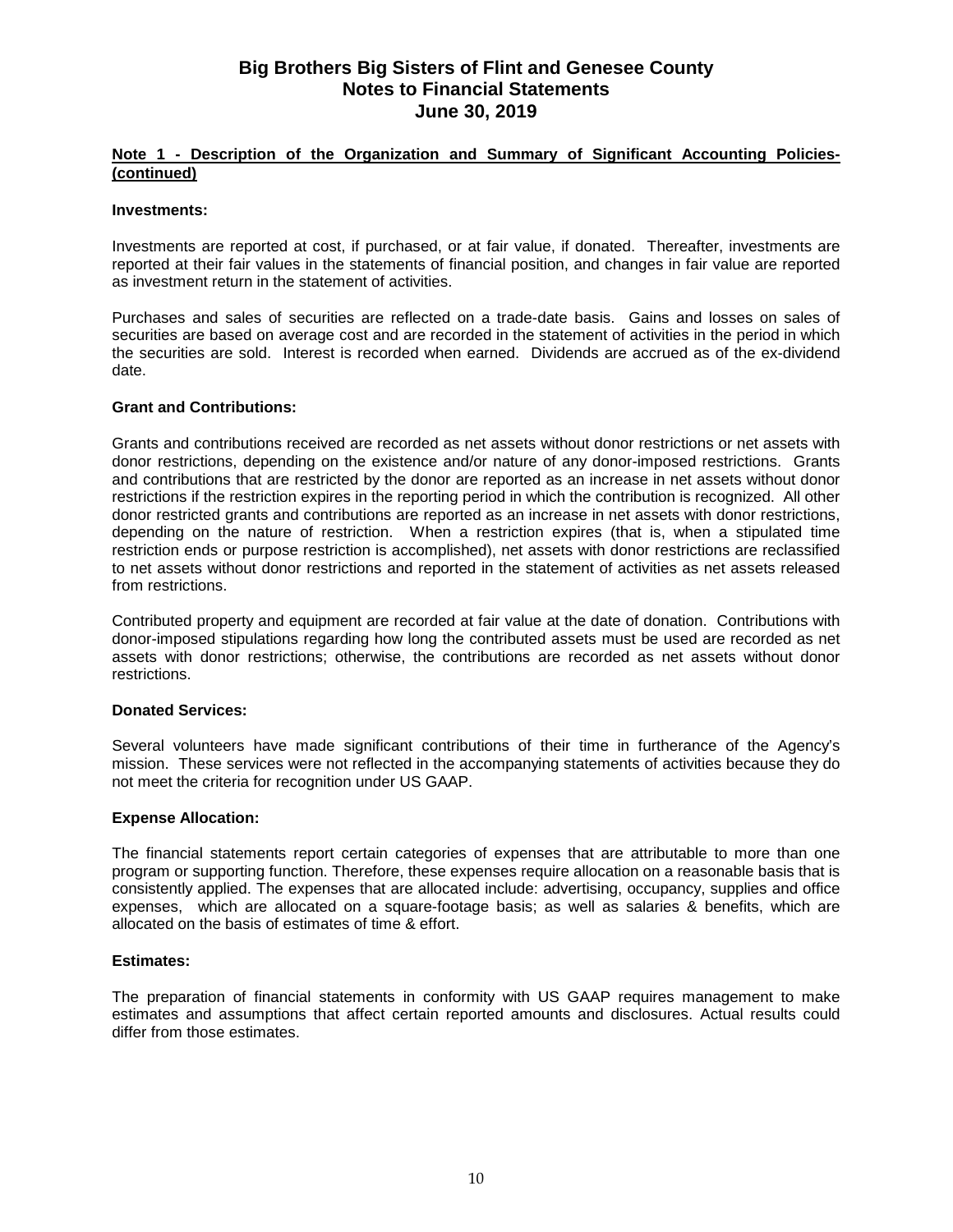# **Note 1 - Description of the Organization and Summary of Significant Accounting Policies- (continued)**

# **Prior Year Summarized Comparative Information:**

The financial statements and certain notes include certain prior year summarized comparative information in total, but not by fund balance. Such information does not always include sufficient detail to constitute a presentation in conformity US GAAP. Accordingly, such information should be read in conjunction with the Agency's financial statements as of and for the year ended June 30, 2018, from which the summarized comparative information is derived.

## **Tax Exempt Status**:

The Agency is exempt from income tax under IRC section 501(c)(3), though it is subject to tax on income unrelated to its exempt purpose, unless that income is otherwise excluded by the Code. The Agency has processes presently in place to ensure the maintenance of its tax-exempt status; to identify and report unrelated income; to determine its filing and tax obligations in jurisdictions for which it has nexus; and to identify and evaluate other matters that may be considered tax positions. The Agency has determined that there are no material uncertain tax positions that require recognition or disclosure in the financial statements.

## **New Accounting Pronouncement:**

On August 18, 2016, FASB issued ASU 2016-14, Not-for-Profit Entities (Topic 958)-*Presentation of Financial Statements of Not-for-Profit Entities.* The update addresses the complexity and understandability of net asset classification, deficiencies in information about liquidity and availability of resources, and the lack of consistency in the type of information provided about expenses and investment return. The Agency has adjusted the presentation of these statements accordingly. The ASU has been applied retrospectively to all periods presented.

## **Note 2 - Cash and Investments**

The Agency holds deposit accounts at two separate local financial institutions. At June 30, 2019, the carrying amount of deposits was \$264,874 and the bank balance was \$249,911. The entire bank balance of \$249,911 was covered by federal depository insurance.

Investments consist of an "agency trust" administered by Merrill Lynch and a stock investment in Principal Financial Group, Inc. Trust assets are invested in money market funds (cash equivalents), U.S. Treasury and corporate notes of varying maturities and interest rates (fixed income obligations), and various corporate stocks (equities). Investments are reported at fair value on the statement of financial position.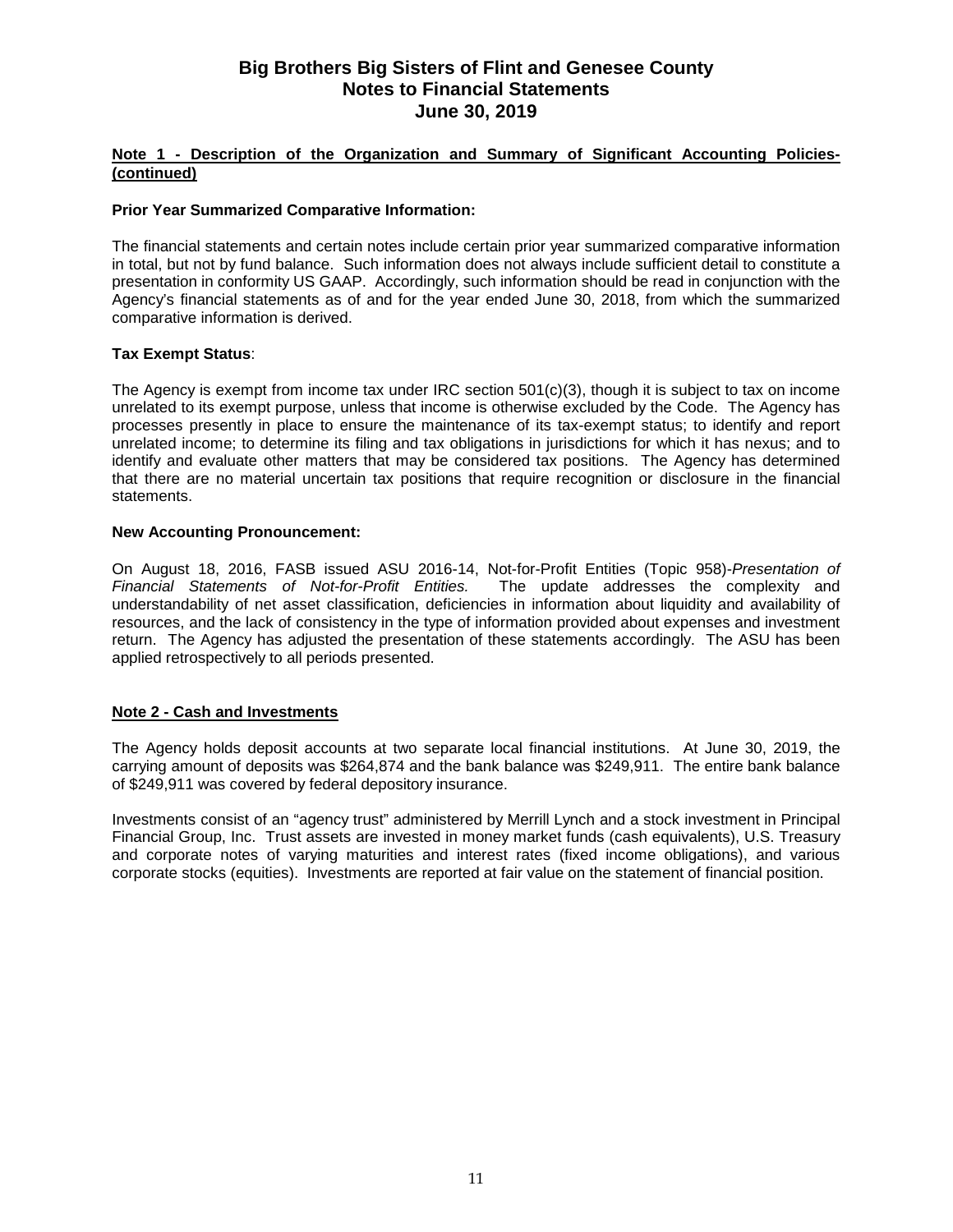# **Note 2 - Cash and Investments – (continued)**

Investments in marketable securities with readily determinable fair values and all investments in debt securities are reported at their fair values in the statement of financial position. Unrealized gains and losses are included in the change in net assets. The values of these investments at June 30, 2019 and 2018, are as follows:

|                       | 2019 |           | 2019 |            | 2018 |         |     | 2018       |
|-----------------------|------|-----------|------|------------|------|---------|-----|------------|
|                       |      | Cost      |      | Fair Value |      | Cost    |     | Fair Value |
| Cash Equivalents      |      | 5.534     | \$.  | 5.534      | \$   | 6.514   | \$. | 6.514      |
| Equities/Mutual Funds |      | 393.565   |      | 455.476    |      | 394.439 |     | 451.088    |
| Total                 |      | \$399.099 |      | \$461.010  |      | 400.953 |     | \$457.602  |

The following schedule reflects an activity summary of the "agency trust" investment account for the years ended June 30, 2019 and 2018:

| <b>Beginning Balance</b>                                                                              | 2019<br>\$457,602                    | 2018<br>\$417,284                     |
|-------------------------------------------------------------------------------------------------------|--------------------------------------|---------------------------------------|
| Dividends and Interest<br><b>Account Fees</b><br>Realized Gains/(Losses)<br>Unrealized Gains/(Losses) | 7,297<br>(4,528)<br>(4,623)<br>5,262 | 7.385<br>(4, 911)<br>11,459<br>26,385 |
| <b>Ending Balance</b>                                                                                 |                                      |                                       |

In April 2019, the Agency sold its 186 share investment in Principal Financial Group at a loss of \$3,152. This loss is included in the financial statements as gains (losses) on Investments.

#### **Note 3 - Building and Equipment, and Depreciation**

A summary of building and equipment at June 30, 2019 and 2018, is as follows:

|                                | 2019       | 2018         |
|--------------------------------|------------|--------------|
| Leasehold Improvements         | 2,724<br>S | 2,724<br>\$. |
| <b>Furniture and Fixtures</b>  | 57,684     | 56,733       |
| Condominium-timeshare          | 9,000      | 9,000        |
| Equipment & Software           | 41,966     | 37,780       |
| Subtotal                       | 111,374    | 106,237      |
| Less: Accumulated Depreciation | (100, 328) | (97, 379)    |
| Total                          |            | 8.858        |

Equipment and leasehold improvements are stated at cost if purchased and fair market value if contributed. Assets with a cost exceeding \$500 are generally capitalized. Depreciation is calculated using the straight-line method over the respective useful lives. Depreciation expense for the years ended June 30, 2019 and 2018, amounted to \$2,948 and \$3,243, respectively.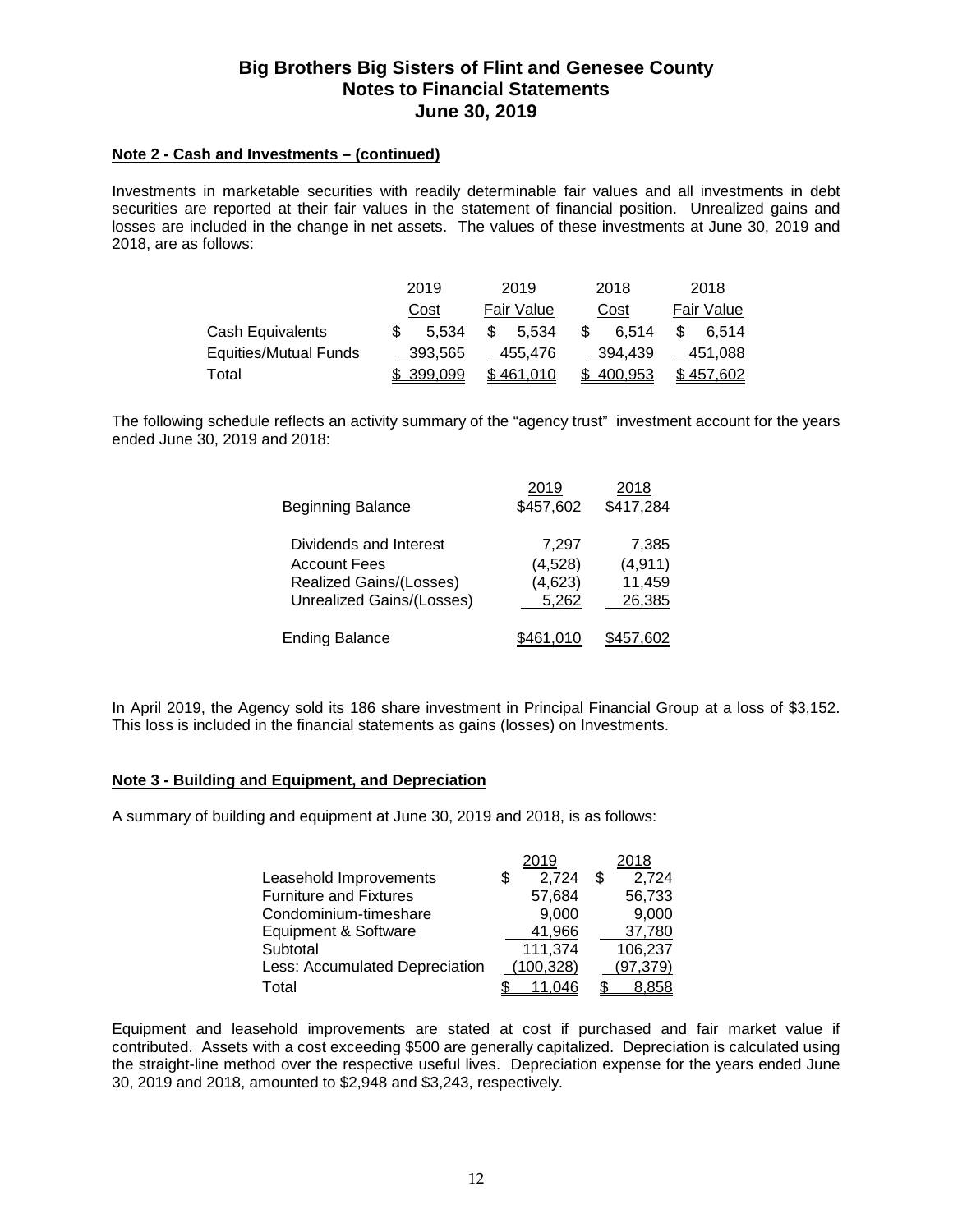# **Note 4 – Liquidity and Availability of Funds**

The Agency is substantially supported by restricted contributions. Because a donor's restriction requires resources to be used in a particular manner or in a future period, the Agency must maintain sufficient resources to meet those responsibilities to its donors. Thus, financial assets may not be available for general expenditure within one year. As part of the Agency's liquidity management, it has a policy to structure its financial assets to be available as its general expenditures, liabilities, and other obligations come due. In addition, the Agency has a \$100,000 line of credit available to meet cash flow needs. The Agency's financial assets available within one year of the balance sheet date for general expenditure are as follows for the years ended June 30, 2019 and 2018:

| Financial assets at year end:                          | 2019      | 2018           |
|--------------------------------------------------------|-----------|----------------|
| Cash and equivalents                                   | \$270,408 | \$390,983      |
| Investments                                            | 455,476   | 460,976        |
| Grants and Accounts receivable                         | 54,015    | 13,833         |
| Total financial assets                                 | 779,899   | 865,792        |
| Less amounts not available to be used within one year: |           |                |
| Net assets with donor restrictions                     | 26,091    | 17,500         |
| Less net assets with purpose restrictions to be met    |           |                |
| in less than a year                                    | (26.091)  | (17,500)       |
|                                                        |           |                |
| Financial assets available to meet general             |           |                |
| expenditures over the next twelve months               | 79.899    | \$865.7<br>'92 |

# **Note 5 – Donor Restricted Net Assets**

As of June 30, 2019 and 2018, donor restricted net assets were available from the following grants for specific program purposes:

|                                   | 2019     | 2018     |
|-----------------------------------|----------|----------|
| CFGF-100 Men/Boys                 | \$6.540  | S        |
| <b>Ruth Mott-School Mentoring</b> | 19.551   | 17.500   |
|                                   | \$26,091 | \$17.500 |

## **Note 6 - Retirement Plan**

The Agency maintains a defined contribution pension plan for its employees. Employees become eligible after they have completed two years of full time service to the Agency. Employer contributions are at the discretion of the Agency. For the years ended June 30, 2019 and 2018, the Agency contributed \$6,741 and \$6,746, respectively.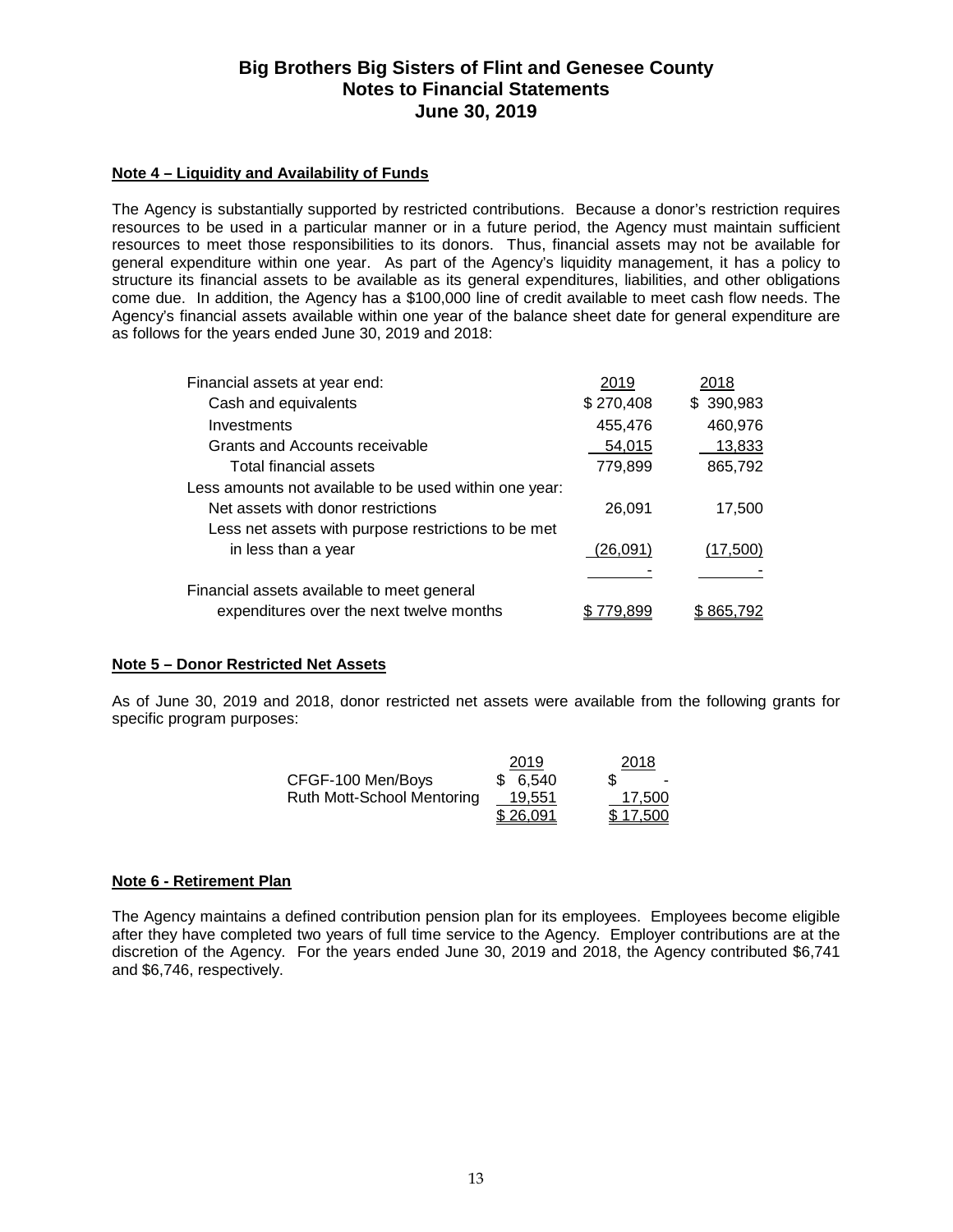# **Note 7 – Fundraising Income**

Revenue and direct expenses for fundraising activities for the year ended June 30, 2019 are as follows:

|          | Bowl-a-Mania | <b>Bowling</b><br>Challenge | <b>Golf Outing</b> | Ice<br>Races   | 74th<br>Anniversary | Other    |
|----------|--------------|-----------------------------|--------------------|----------------|---------------------|----------|
| Revenue  | \$5,342      | \$140,626                   | \$58,627           | \$20,484       | \$35,116            | \$20,549 |
| Expenses | (2, 474)     | (27, 486)                   | (17,769)           | $\blacksquare$ | (10, 240)           | (6, 410) |
|          | \$2,868      | \$113,140                   | \$40,858           | \$20,484       | \$24,876            | \$14,139 |

Revenue and direct expenses for fundraising activities for the year ended June 30, 2018 are as follows:

|                     | Bowl-a-Mania        | <b>Bowling</b><br>Challenge | <b>Golf Outing</b>    | Ice<br>Races     | 73rd<br>Anniversary   | Other               |
|---------------------|---------------------|-----------------------------|-----------------------|------------------|-----------------------|---------------------|
| Revenue<br>Expenses | \$5.645<br>(2, 453) | \$169,428<br>(30, 849)      | \$62,196<br>(22, 291) | \$18,993<br>(38) | \$26,352<br>(11, 839) | \$16,142<br>(6,805) |
|                     | \$ 3,192            | \$138,579                   | \$39,905              | \$18,955         | \$14,513              | 9,337               |

# **Note 8 – Operating Leases**

The Agency leases office space located at 410 E. Second St., Flint. For the years ended June 30, 2019 and 2018, the lease called for monthly payments of \$3,850 and \$3,434, respectively. Total lease expense under this agreement for the years ended June 30, 2019 and 2018, was \$46,200 and \$41,354, respectively.

In May of 2018, the Agency agreed to an extension on its current lease until June 30, 2020. This extension calls for monthly payments ranging from \$3,850 to \$4,100 with an option to terminate after one year with 120-days advance notice. In October 2019, the Agency exercised the option to terminate this lease and will vacating the premises by January 31, 2020. Future minimum lease obligations are \$28,700 for the year ended June 30, 2020.

In October of 2019, the Agency entered into a new lease agreement. This lease agreement is effective February 1, 2020 until January 31, 2025, and calls for monthly payments ranging from \$2,657 to \$2,737. A security deposit of \$2,657 has been paid, of which \$500 is a non-refundable cleaning fee. Future minimum lease obligations under this lease are as follows:

| Year ended June 30, 2020 | \$13,285  |
|--------------------------|-----------|
| Year ended June 30, 2021 | \$31,884  |
| Year ended June 30, 2022 | \$31,884  |
| Year ended June 30, 2023 | \$32,284  |
| Year ended June 30, 2024 | \$32,844  |
| Year ended June 30, 2025 | \$19,159  |
|                          | \$161,340 |

## **Note 9 – Line of Credit**

The Agency has a line of credit available to fund cash flow needs in the amount of \$100,000 with a local financial institution. This line of credit bears interest at the rate of Prime plus 1.0%. For the years ended June 30, 2019and 2018, there were no balances on the line of credit.